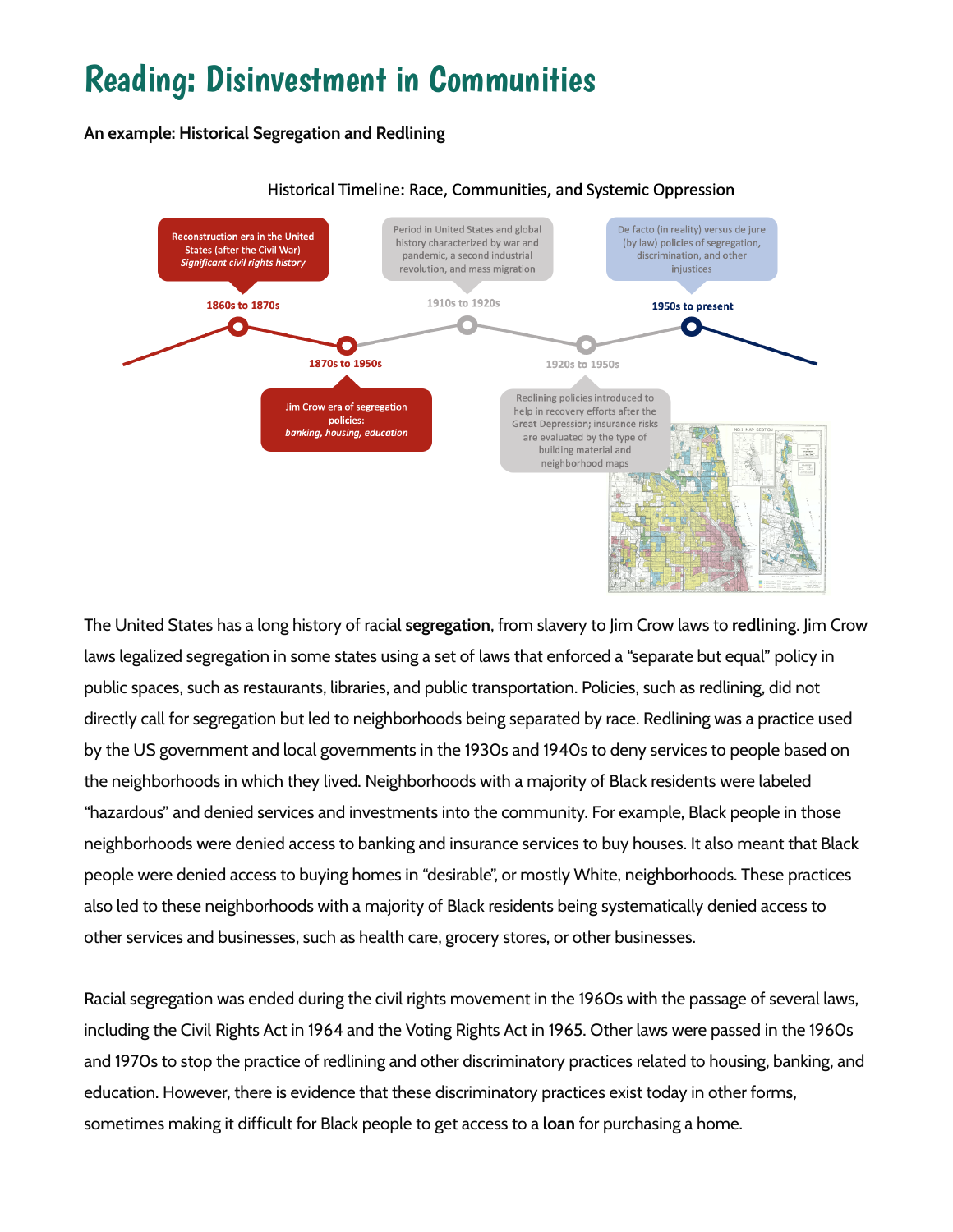### **Disinvestment in Communities**

Historical policies, such as segregation and redlining, and current discriminatory practices result in Black and Hispanic/Latinx communities across the United States experiencing **disinvestment** in their communities. *Disinvestment* is the purposeful withdrawal of investment from communities, meaning developers and builders no longer spend their money to improve neighborhoods, businesses, or shared spaces in the community. Over time, this lack of investment in a community means there is less infrastructure to support a healthy and vibrant community (e.g., housing, health care, school buildings, grocery stores).

It is difficult for neighborhoods to overcome decades of disinvestment. The following are examples of how communities are impacted when they experience disinvestment:

- It is more challenging for members of these communities to secure a home loan to buy a new house. If a family member cannot get a loan for a home of their own, this leads to more family members sharing a single home together.
- Grocery store companies build new grocery stores in "more-desirable" neighborhoods. Their disinvestment in Black and Hispanic/Latinx communities means that these communities have very few grocery options. Fresh groceries, such as vegetables, fruits, fresh meats, and bakeries, can be hard to find in these communities.
- Homes in "desirable" communities are worth more money. Higher home values generate more property tax money for schools in the community. Disinvestment in communities keeps home values low, which generates less money for schools. Schools with less money to spend cannot upgrade their buildings, purchase new materials and technologies for classrooms, or pay teachers the same wage that other schools can pay.
- There are few job opportunities *within* a community experiencing disinvestment because there are not as many businesses hiring workers. People in these communities must seek jobs in other communities. Many will need to ride public transportation to and from their jobs in other communities.
- These communities can experience higher unemployment because of a low number of job opportunities, which creates a lack of access to health care. Individuals in these communities may not have health insurance, which could prevent them from seeing a doctor when they are sick. These communities also have few clinics and medical providers *within* the community so they have to travel to other communities to see a doctor.
- These communities also have fewer green spaces or spaces for sports and outdoor recreation than the majority-White neighborhoods, making exercise and recreation much harder for people who live there.